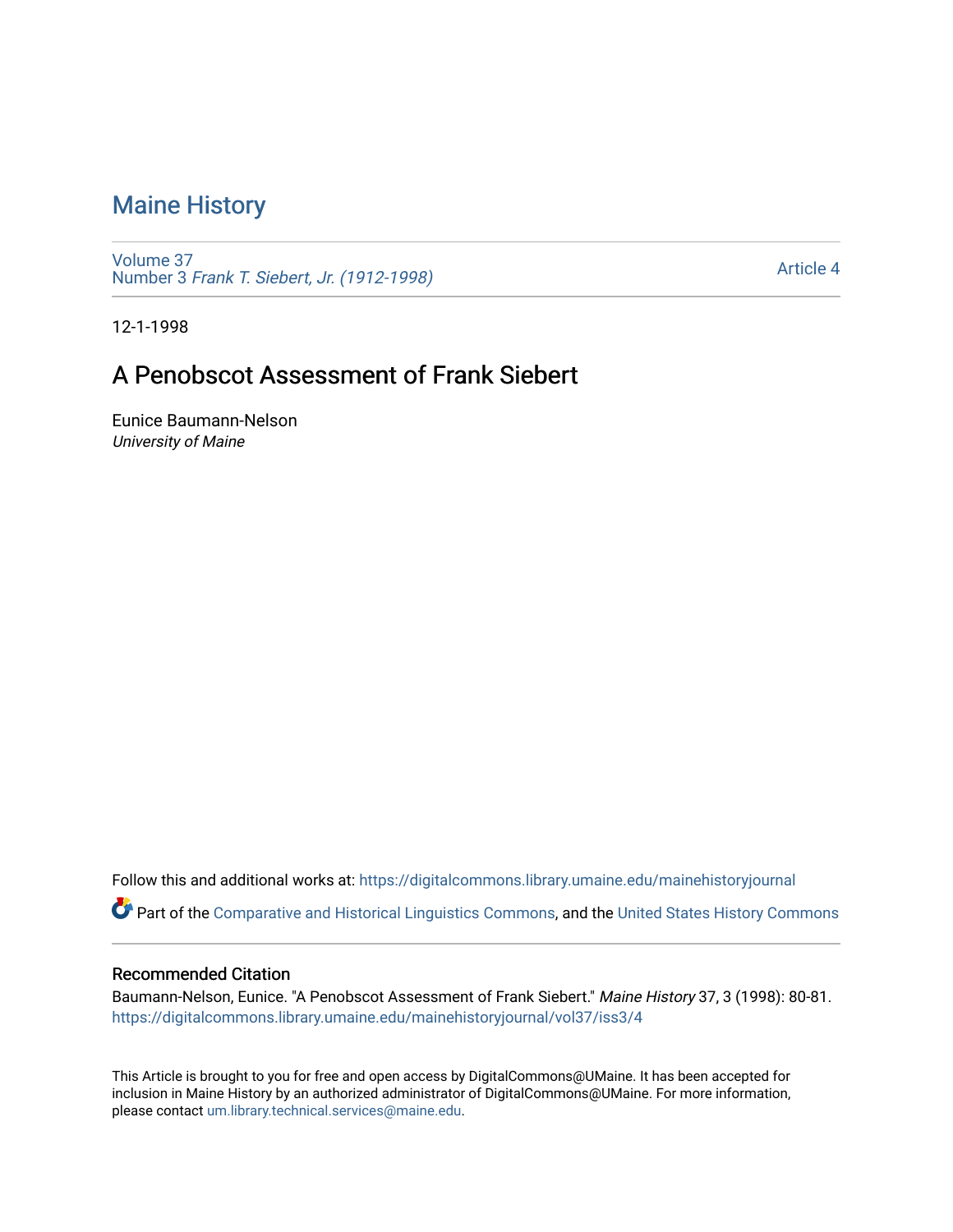## *EUNICE BA UMANN-NELSON* A PENOBSCOT ASSESSMENT OF FRANK SIEBERT

*Dr. Eunice Baumann-Nelson is the author of THE WABANAKI: AN ANNOTATED BIBLIOGRAPHY. She was bom on Indian Island*, *and she became the first Penobscot to get a B.A., and later got an M.A. in Child Psychology and a Ph.D. in Human Relations at N. Y. U. Later still she received an honorary doctorate of Humane Letters from the University of Maine. She served in the Peace Corps in Peru and Bolivia*, *was the head of the Vassar art library and head librarian at The Museum of the American Indian in New York City. She has long been a student of Native American spirituality and has taught at the University of California*, *Davis*, *at Purdue*, *at Indiana University*, *the University of Maine*, *the College of the Atlantic, and the Bangor Theological Seminary. She is now living back where she started, on Indian Island, and teaching at the University of Maine. In the following essay she describes Frank Siebert from her own perspective.*

I met Frank in the summer of 1977 when I returned to Indian Island at Old Town after a long absence from my birthplace. People of my village considered him an anthropologist, and it was much later when I learned that his professional training had been in the medical field. He told me he had first visited the island in 1932, accompanying Frank Speck, whose book, *Penobscot Man,* was published in 1940.

I related my memories of Speck's visits to the island with, mostly, the oldest males. I remembered how these men would laugh among themselves after the visits, because they had "pulled his leg." Much later, in reading *Penobscot Man,* I realized what that expression meant, for they had embellished the tales with numerous pornographic twists. I was horrified to recognize that these misrepresentations, appearing in an otherwise reputable book, would forever appear as valid to its readers. I remember that Frank was not overly surprised, and I surmised that he had encountered the same phenomenon in his interviews with the older men from whom he was collecting data.